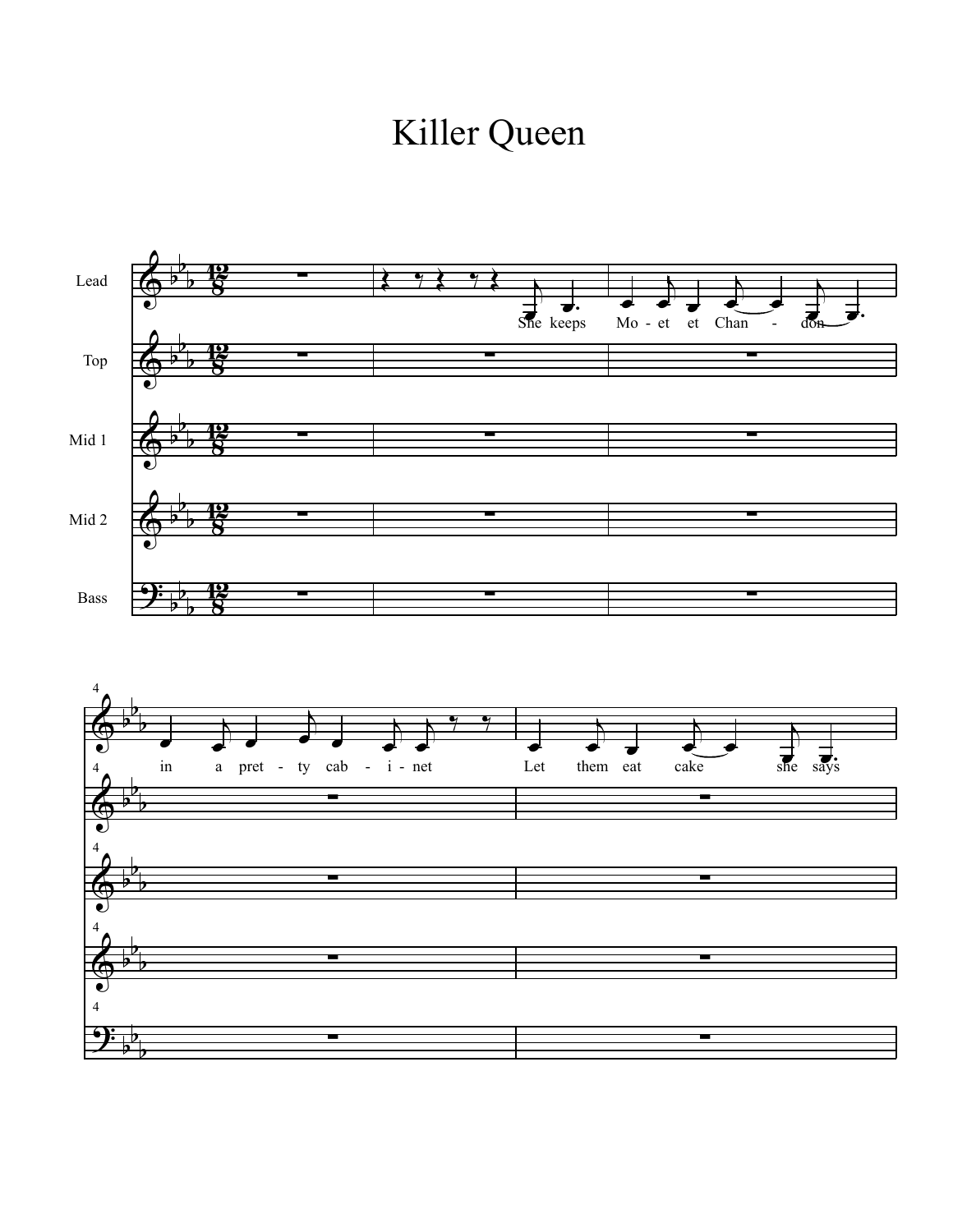



 $-2 -$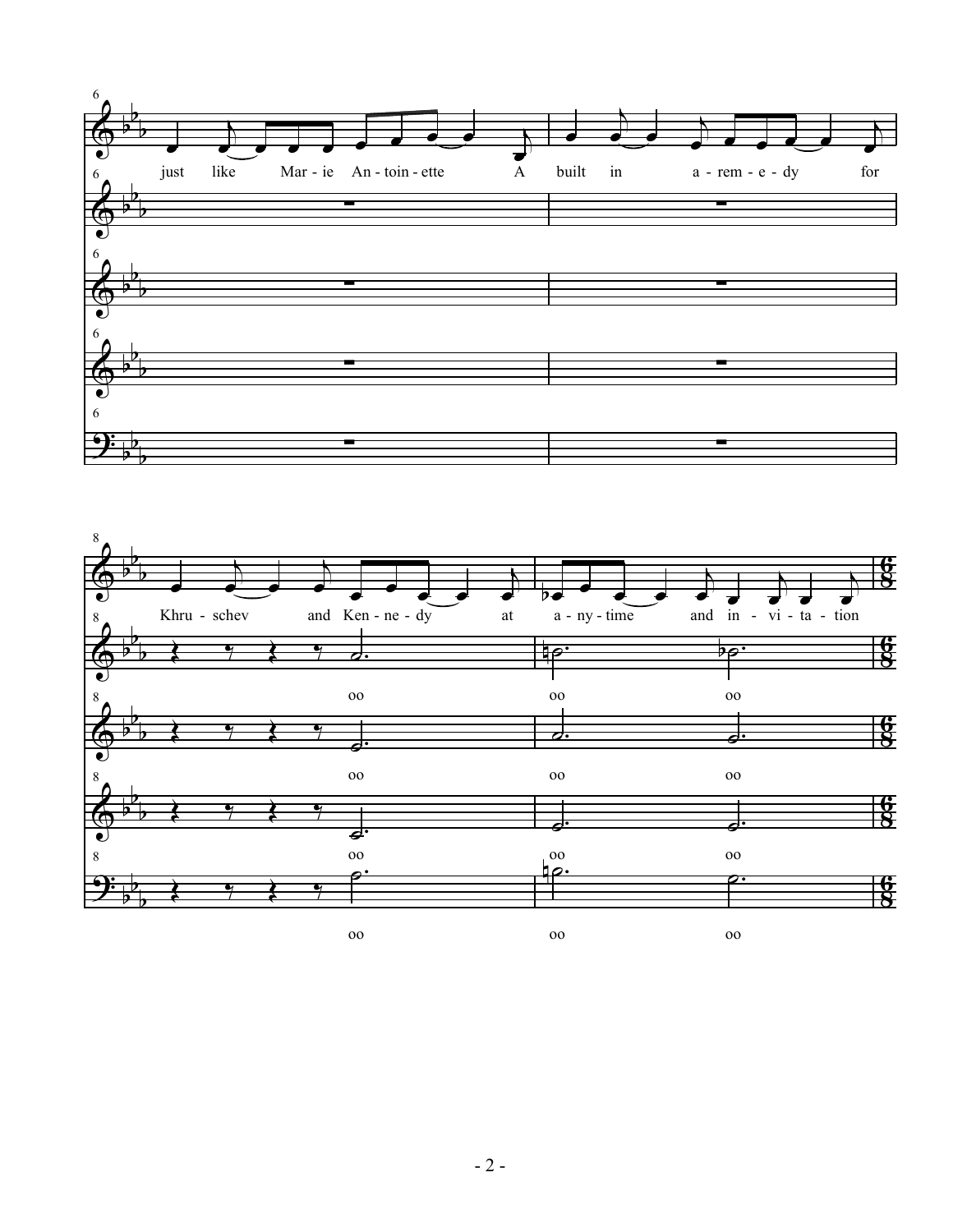



She's a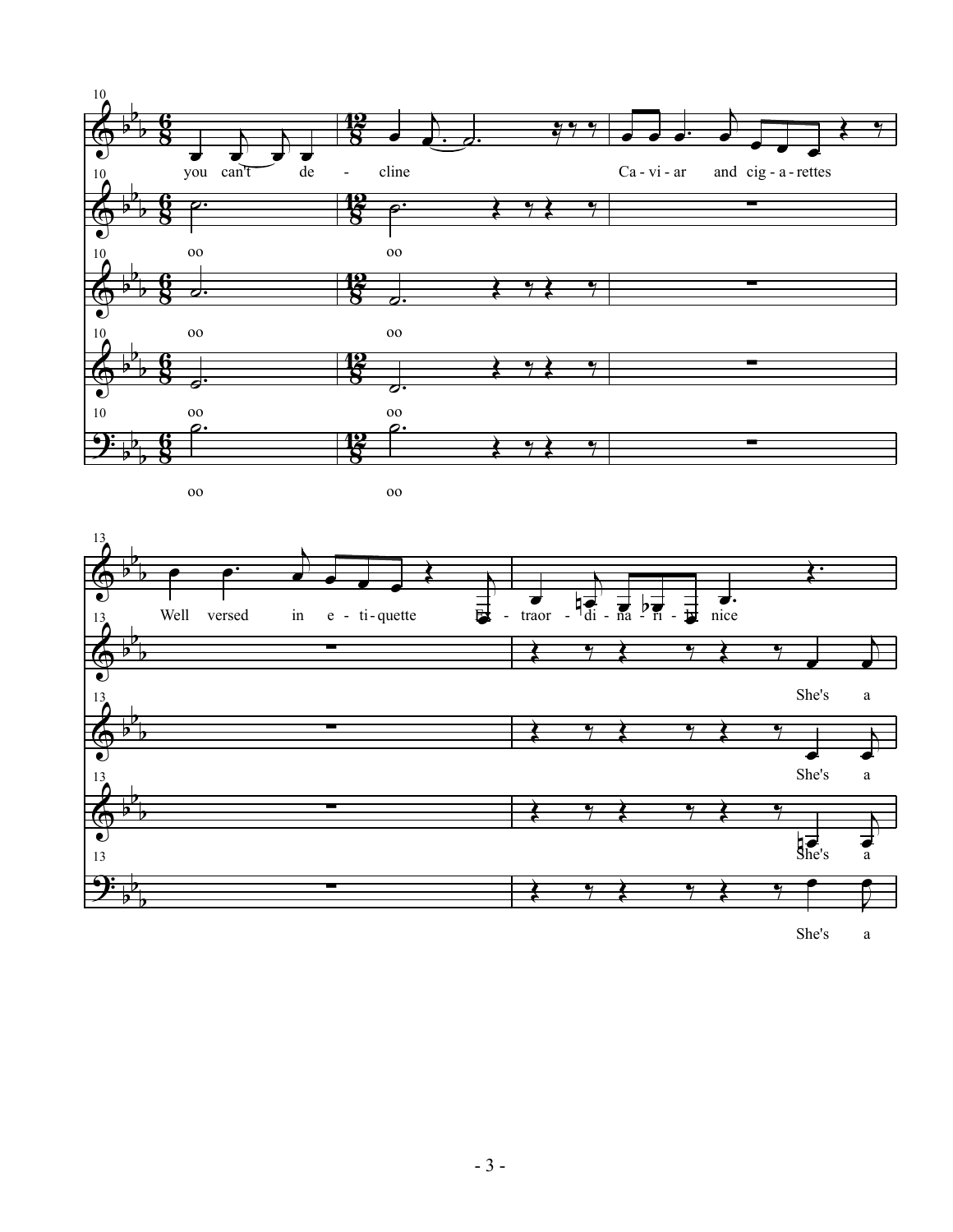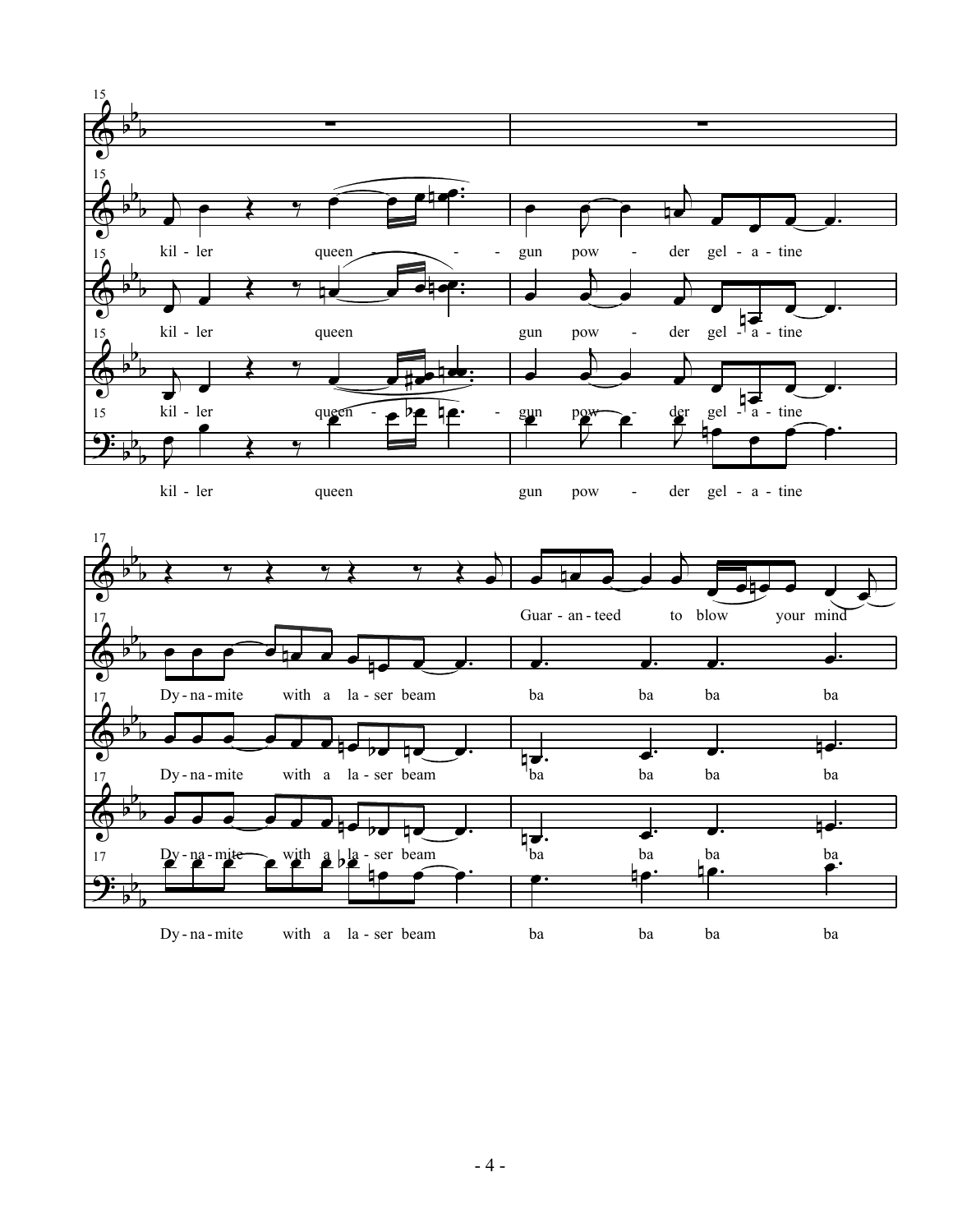

A - ny - time



Wan-na try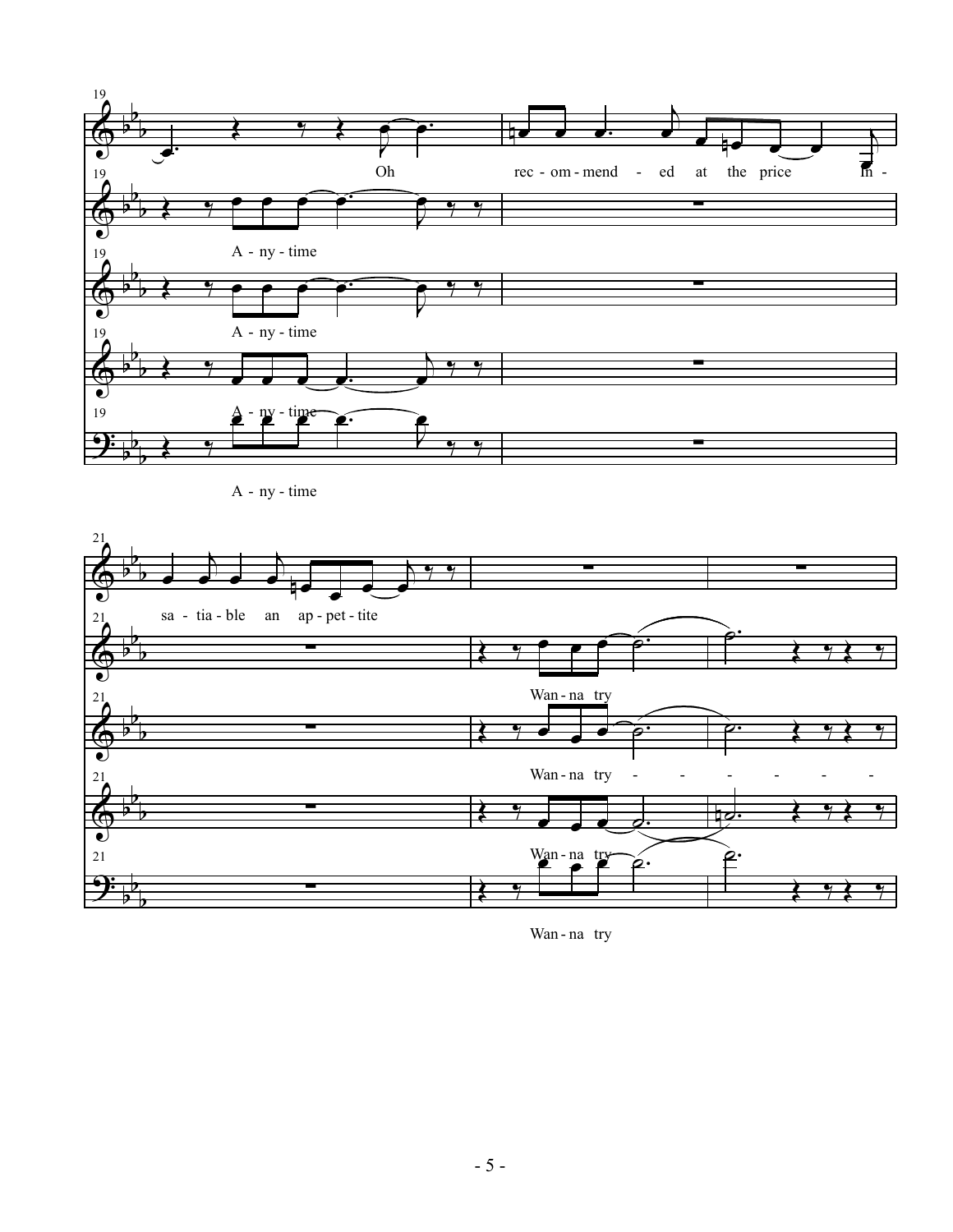

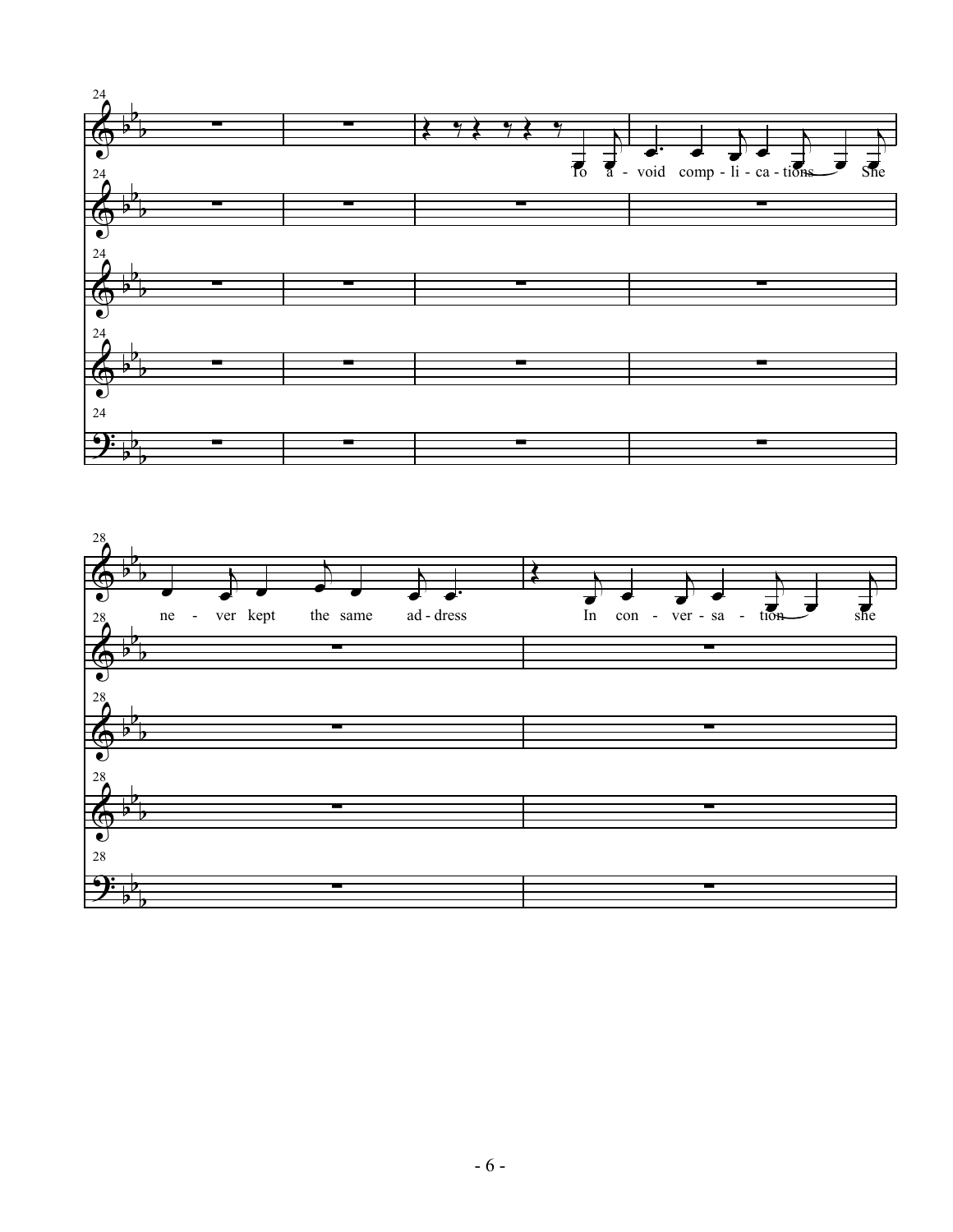

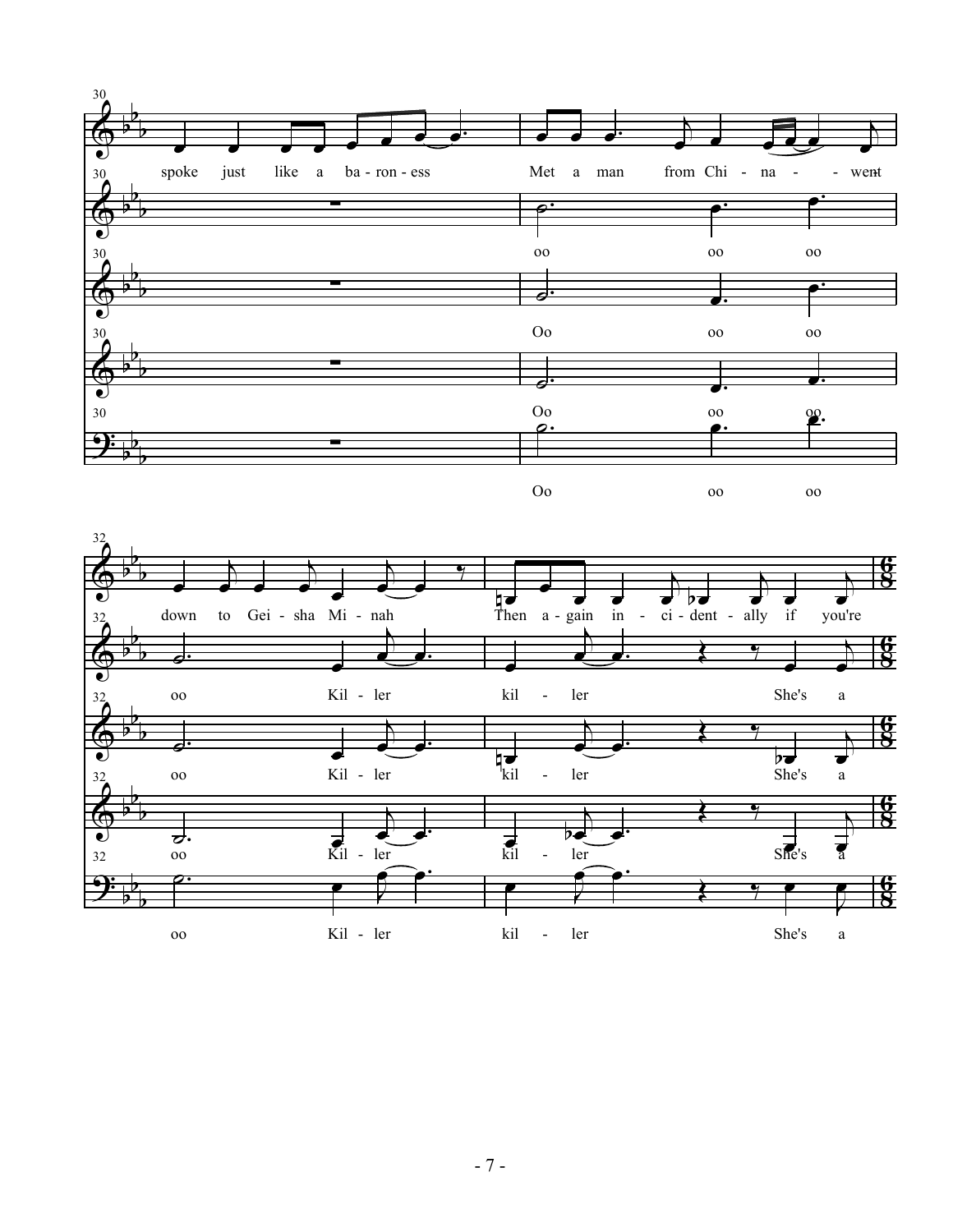

Nat - 'ral - ly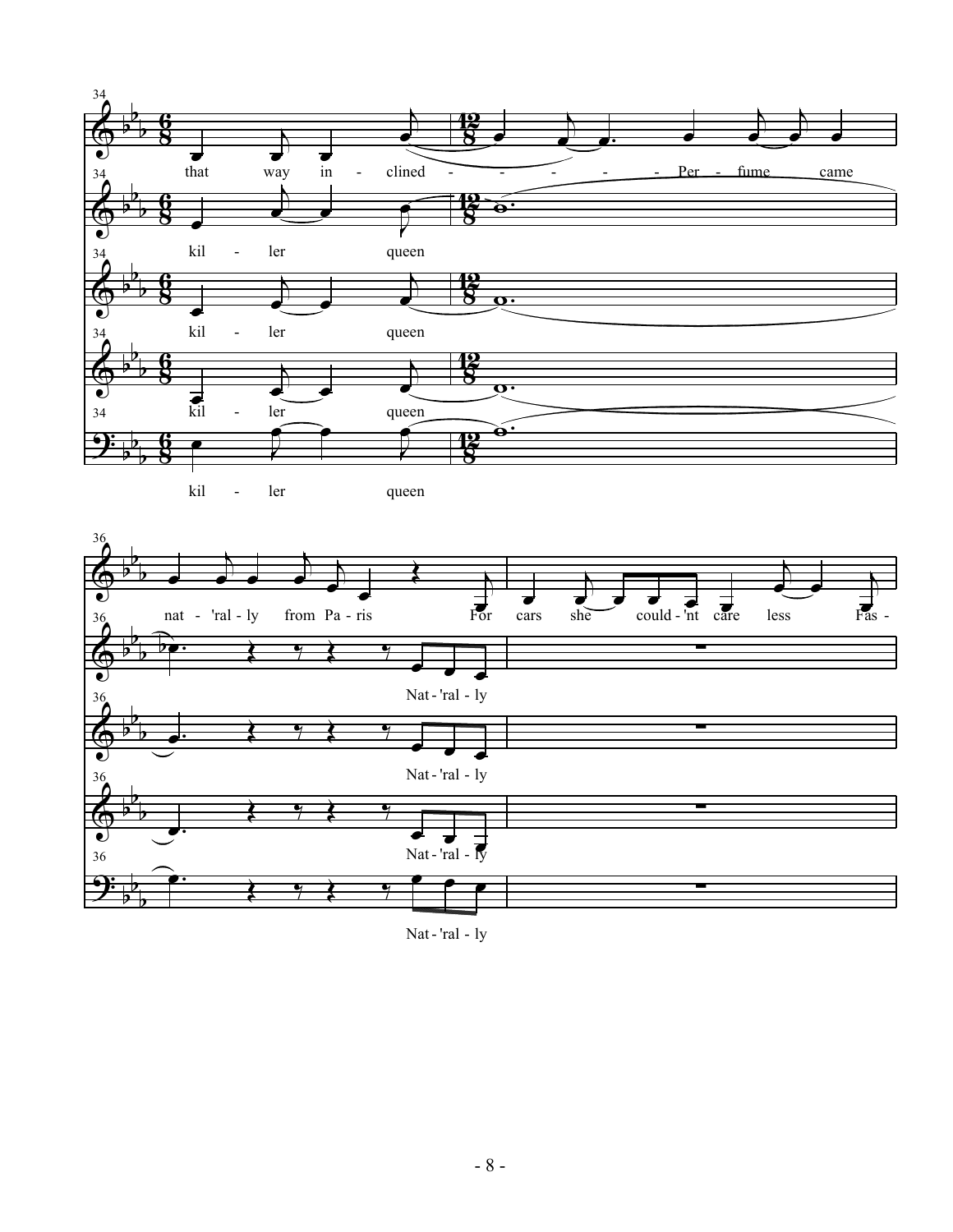

Gun pow - der gel - a - tine Dy - na - mite with a la - ser beam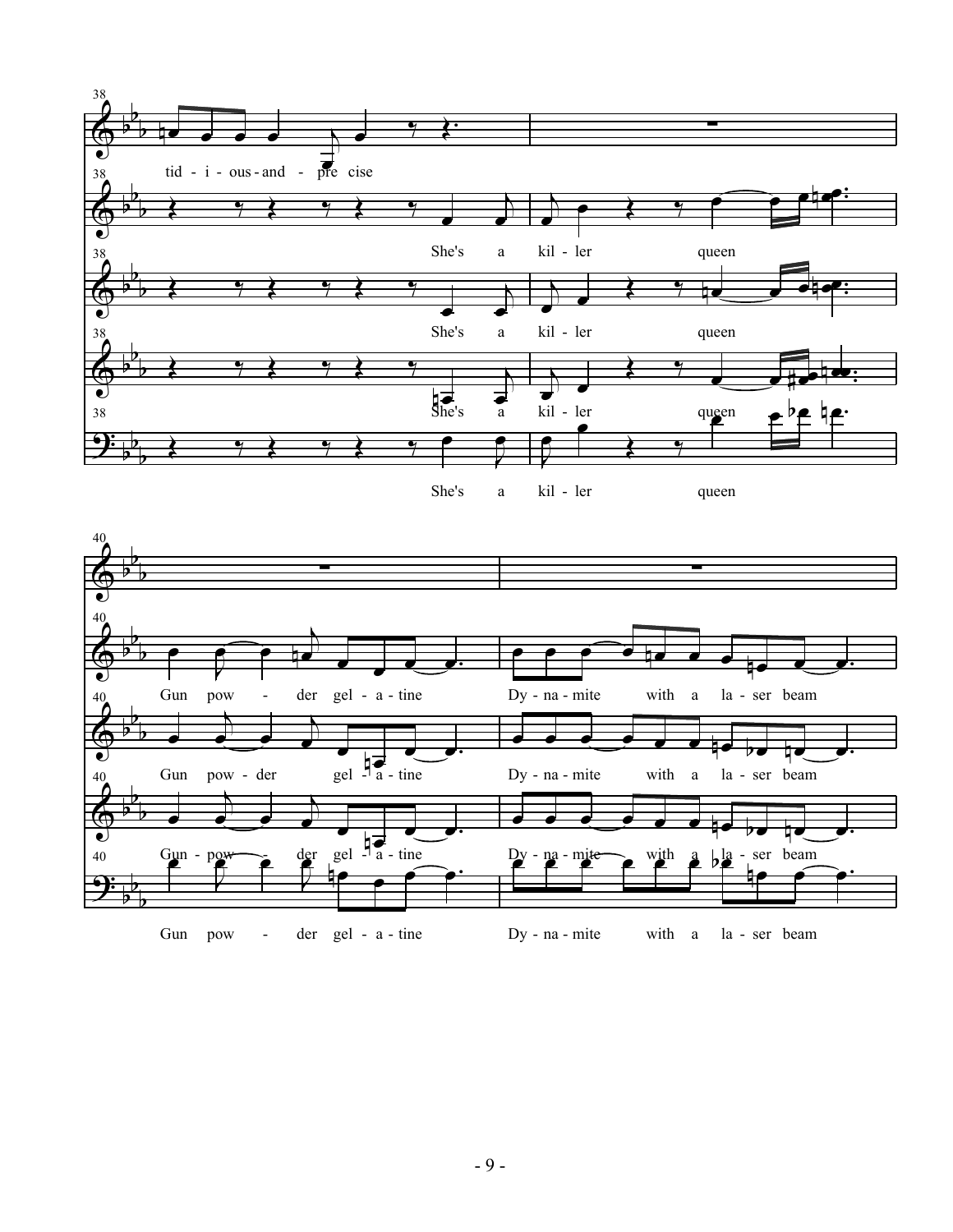

oo oo oo

oo oo oo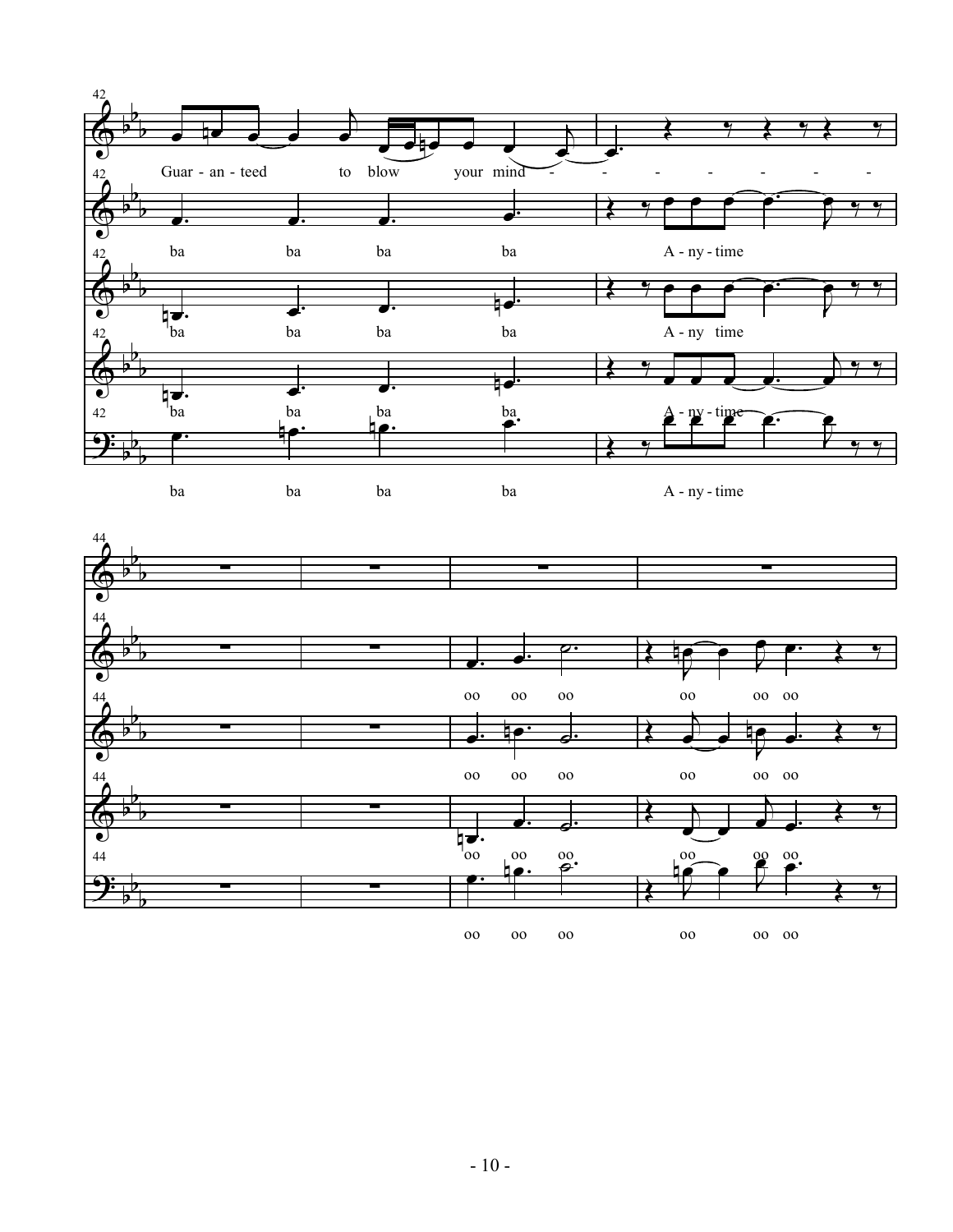

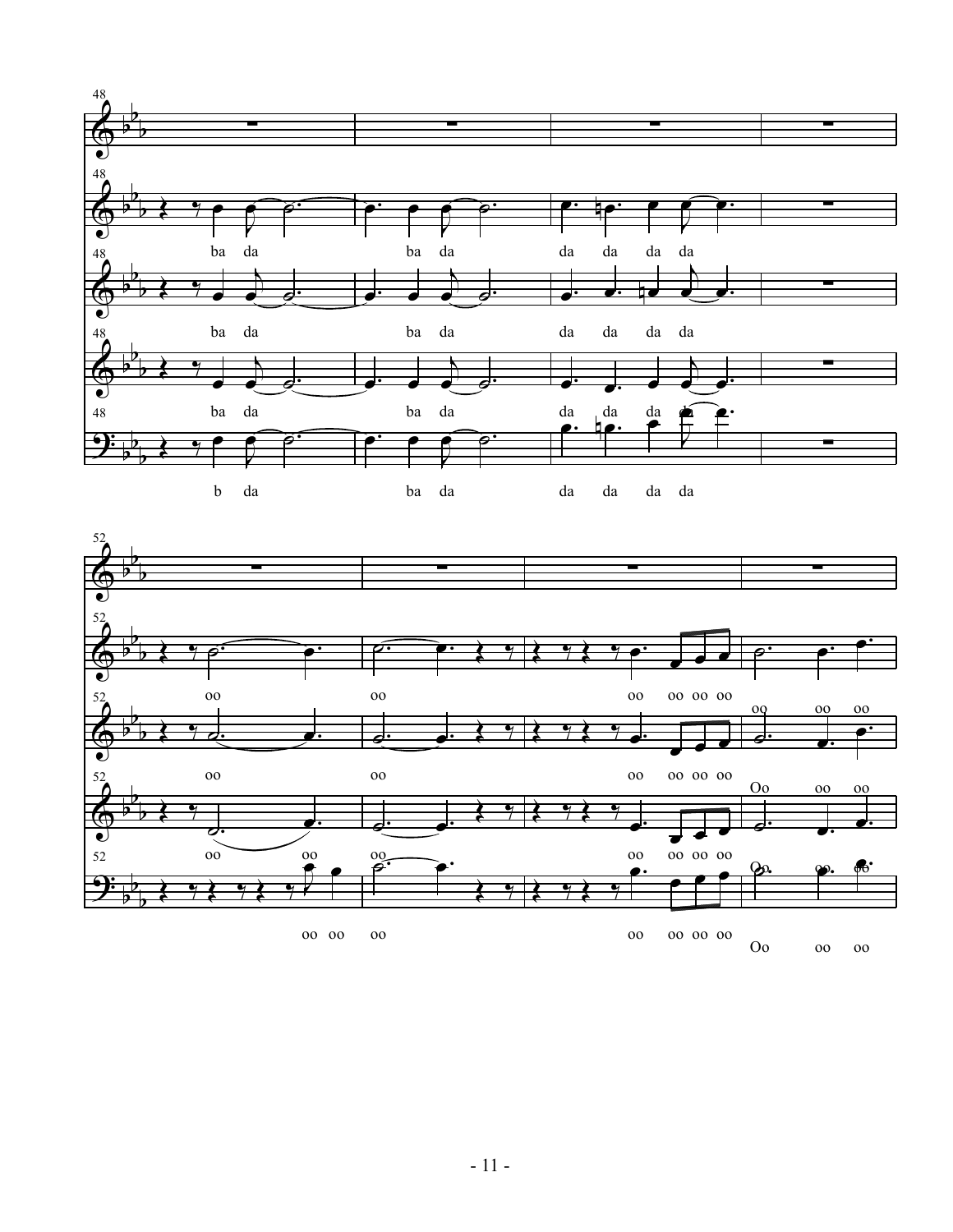



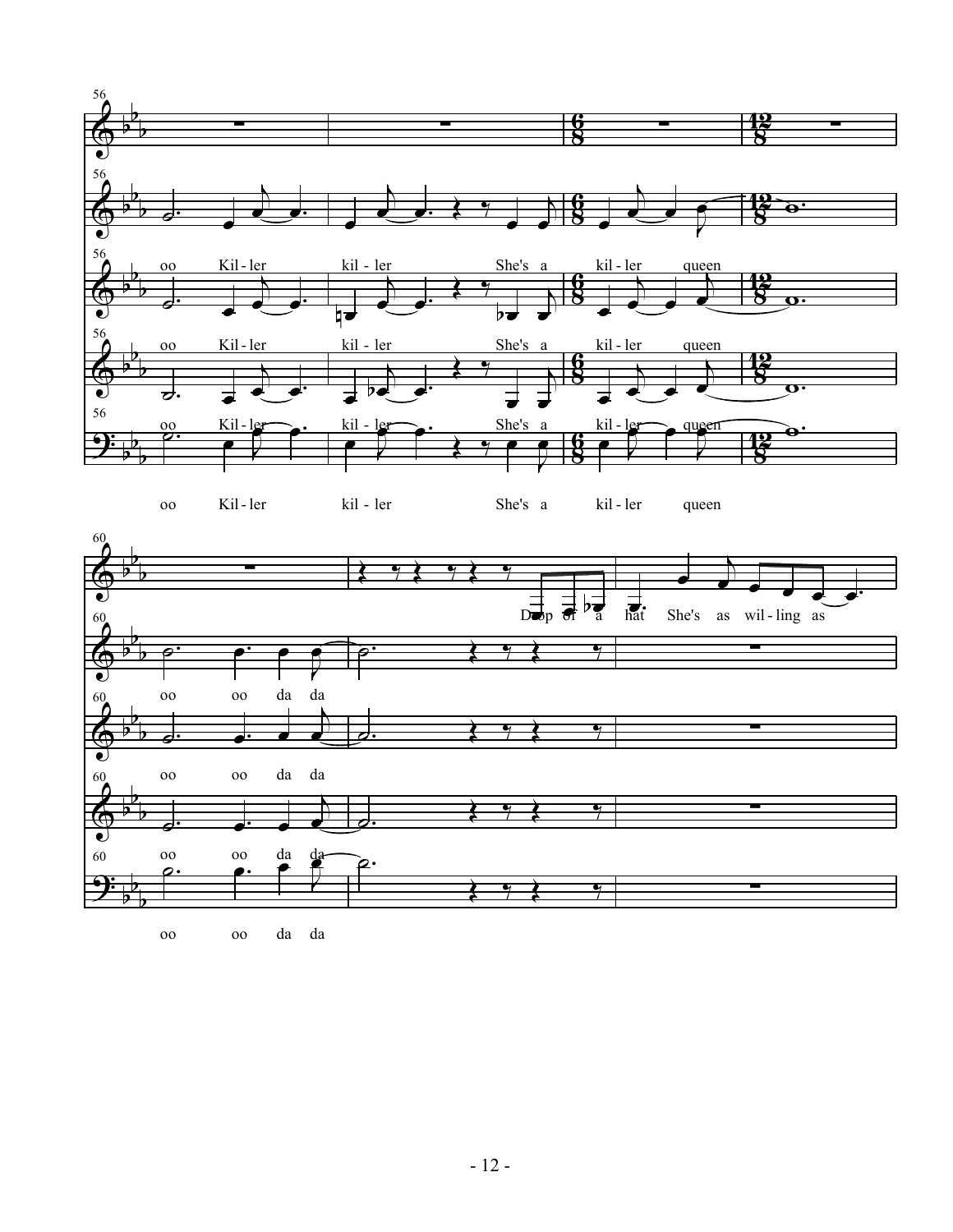

oo



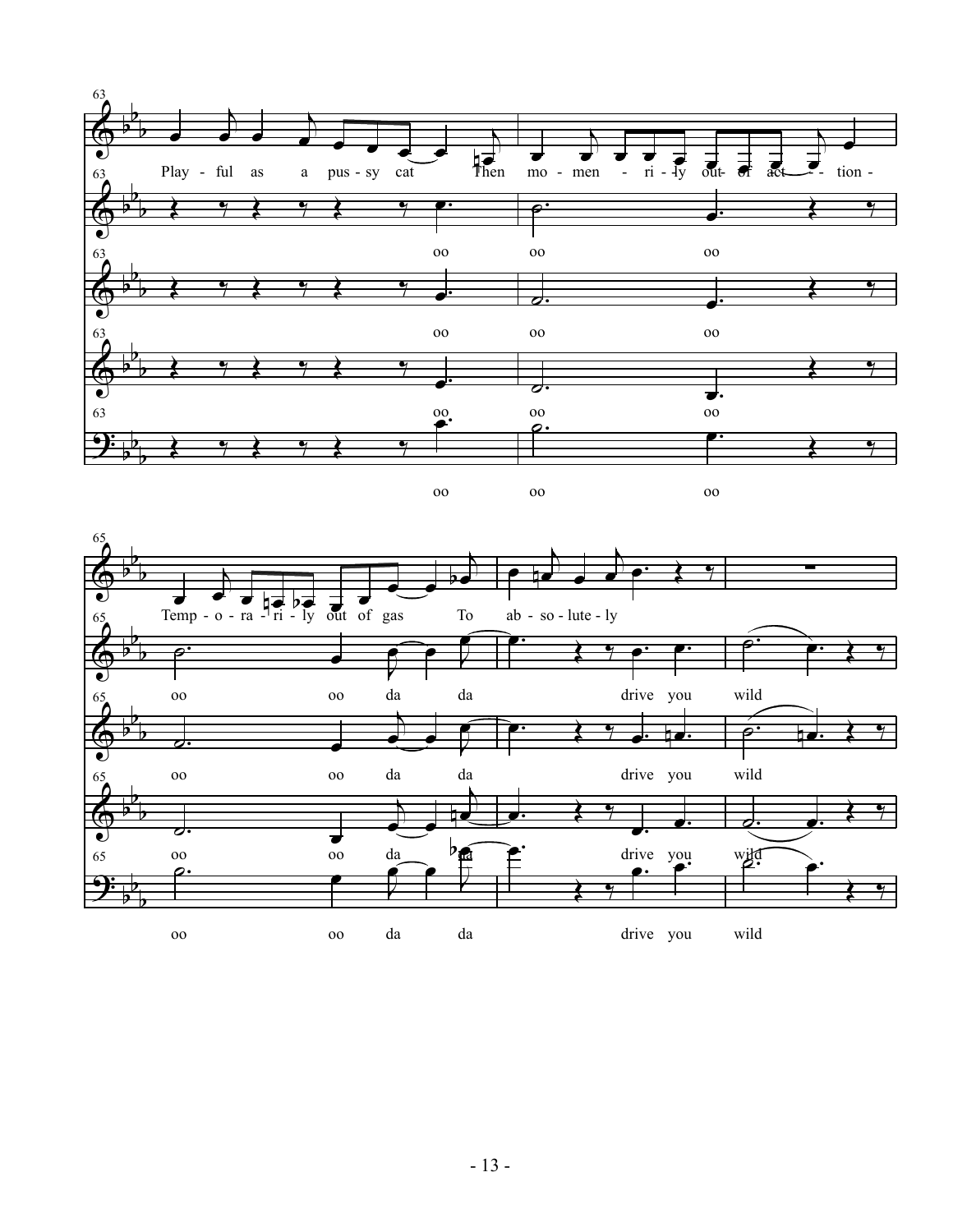

Gun - pow - der gel - a - tine Dy - na - mite - with a la - ser beam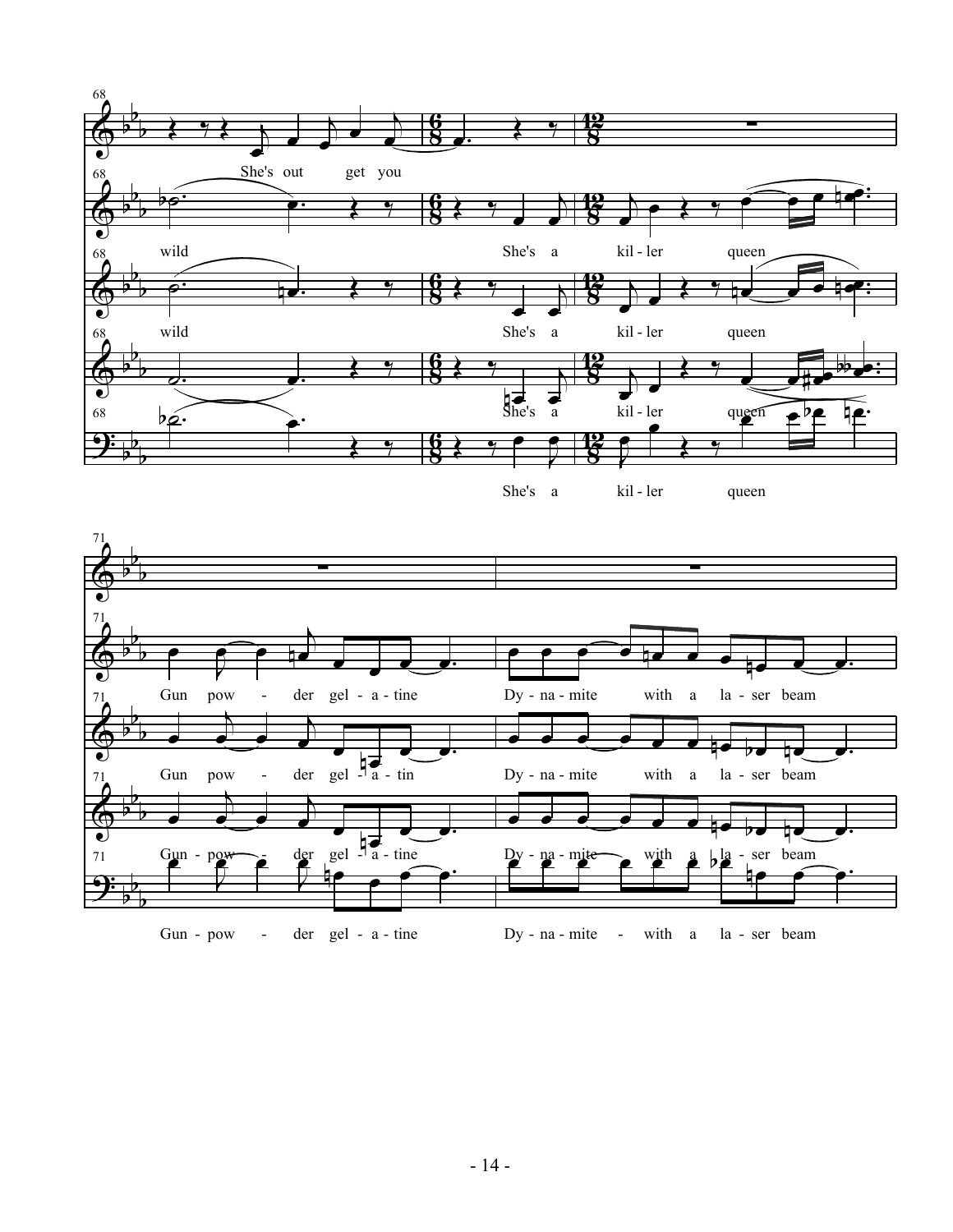